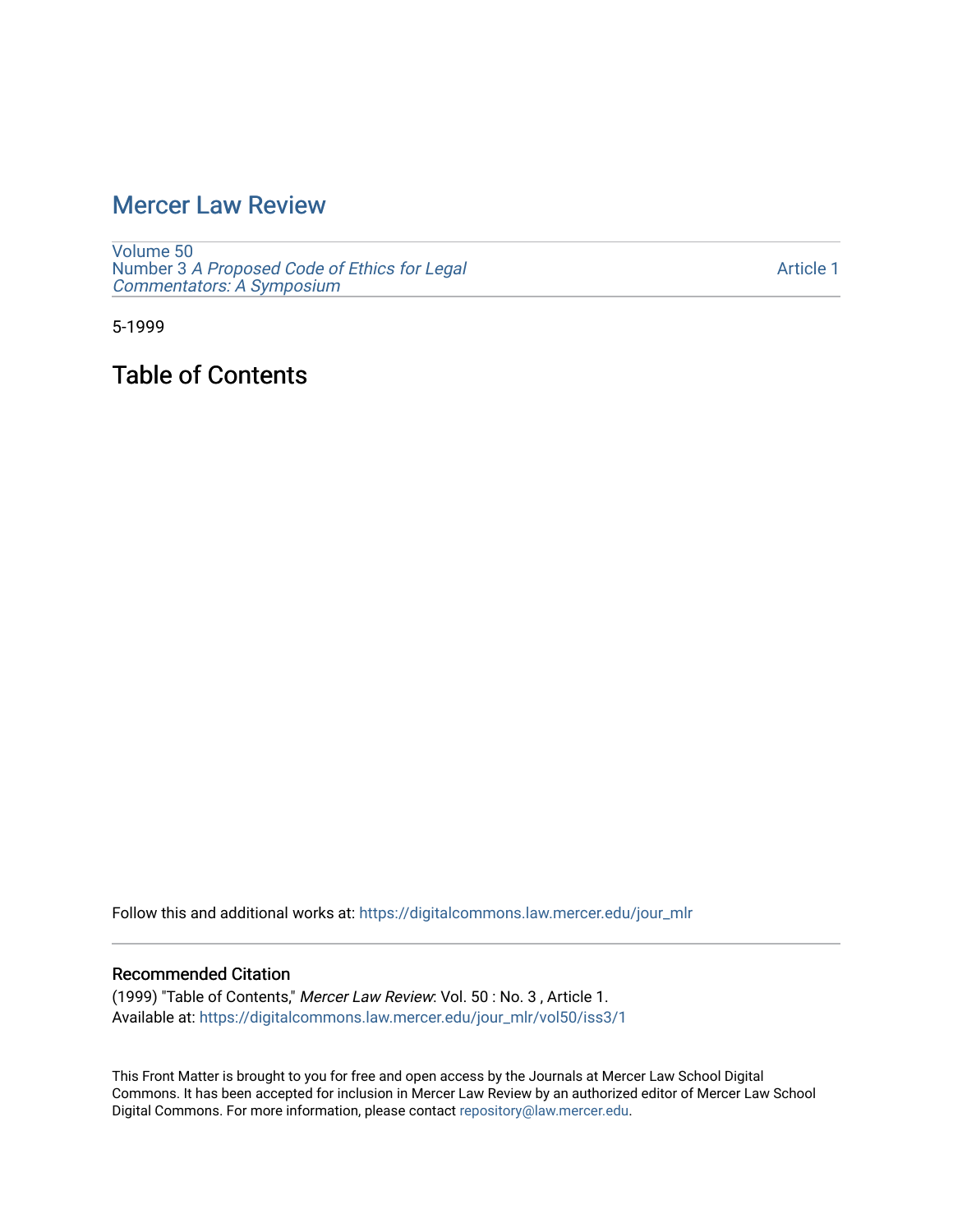## **TABLE OF CONTENTS**

# **LEAD ARTICLES EDITION**

### **A Proposed Code of Ethics for Legal Commentators: A Symposium**

Symposium Introduction ............ *Jennifer L. Motos* **671** *Jacob E. Daly*

### **A Panel Discussion on a Proposed Code of Ethics for Legal Commentators**

| Featuring: | Raymond M. Brown        |  |
|------------|-------------------------|--|
|            | Paul Butler             |  |
|            | Erwin Chemerinsky       |  |
|            | Johnnie L. Cochran, Jr. |  |
|            | Laurie L. Levenson      |  |
|            | John H. McElhaney       |  |
|            | Barry C. Scheck         |  |
|            | Mary Tillotson          |  |
|            |                         |  |

#### **Articles**

| The Ethics of Being a                        |                 |  |
|----------------------------------------------|-----------------|--|
| Commentator III <i>Erwin Chemerinsky</i> 737 |                 |  |
|                                              | Laurie Levenson |  |

A Ransom Note from the Opposition to the Proposed Rules of Ethics for Legal Commentators .................. *Raymond M. Brown* 767

### **Organizational Proposals**

| National Association of Criminal Defense Lawyers  777 |  |
|-------------------------------------------------------|--|